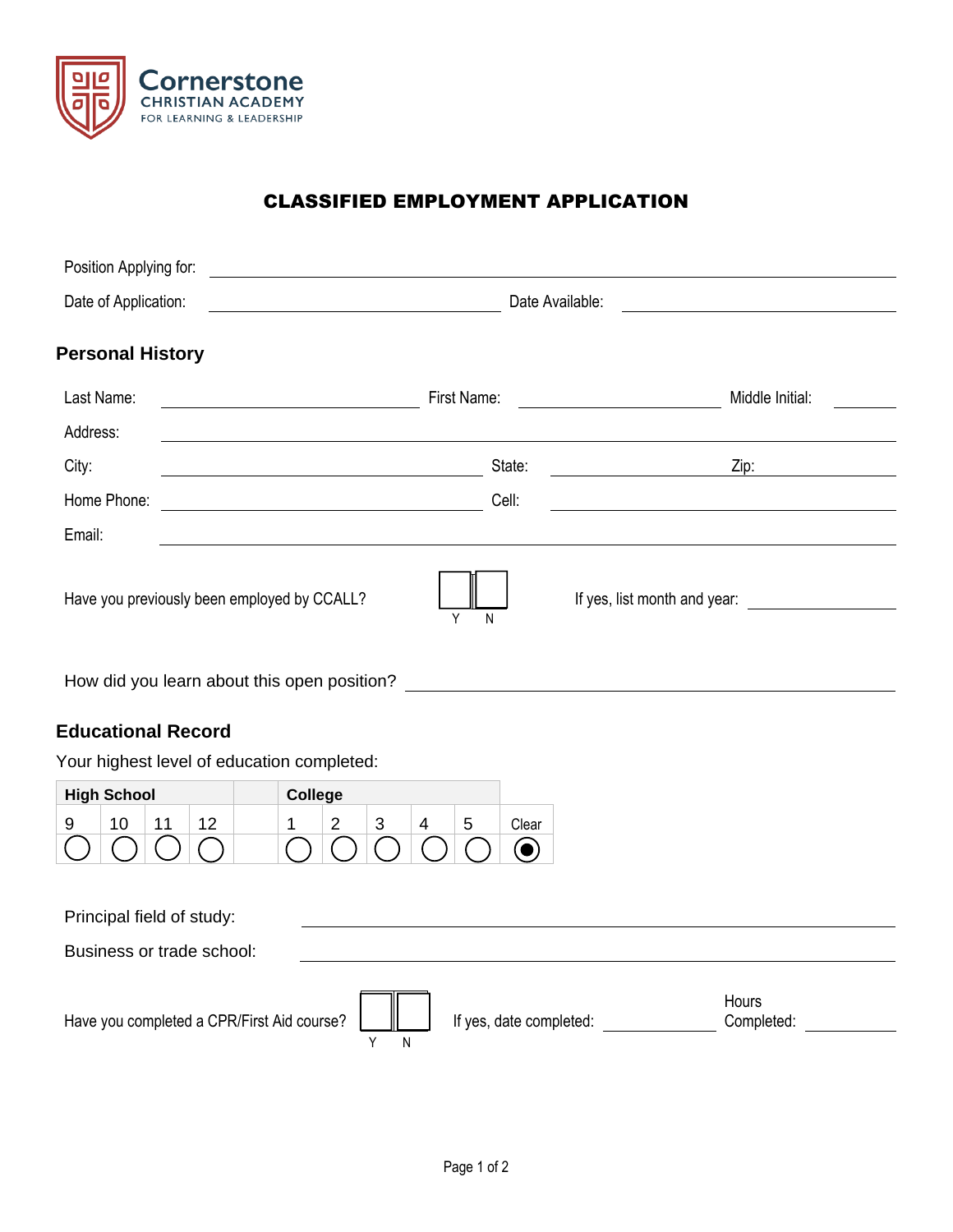## **Employment History**

Please list your last four employers, beginning with the most current

| Dates:<br>Month/Year | Name, Address, Phone | Salary | Position and<br><b>Brief Description of Duties</b> | Reason for Leaving |
|----------------------|----------------------|--------|----------------------------------------------------|--------------------|
|                      |                      |        |                                                    |                    |
|                      |                      |        |                                                    |                    |
|                      |                      |        |                                                    |                    |
|                      |                      |        |                                                    |                    |
|                      |                      |        |                                                    |                    |
|                      |                      |        |                                                    |                    |

| May we contact your present employer? |
|---------------------------------------|
|---------------------------------------|



If applicable to the position you're applying for, indicate your experience which would be of value for the position:

Have you ever been convicted of a felony?  $\|\|\|\$  If yes, please explain below:



I understand that acceptance of an employment offer does not create Cornerstone Christian Academy for Learning and Leadership's (CCALL) contractual obligation to continue to employ me in the future. I hereby authorize CCALL to inquire about my experience and record with former employers with no liability arising therefrom.

I hereby certify the information in this application for employment is correct and complete to the best of my knowledge. If employed, any misstatement or omission of fact may result in my dismissal.

Signature **Date**